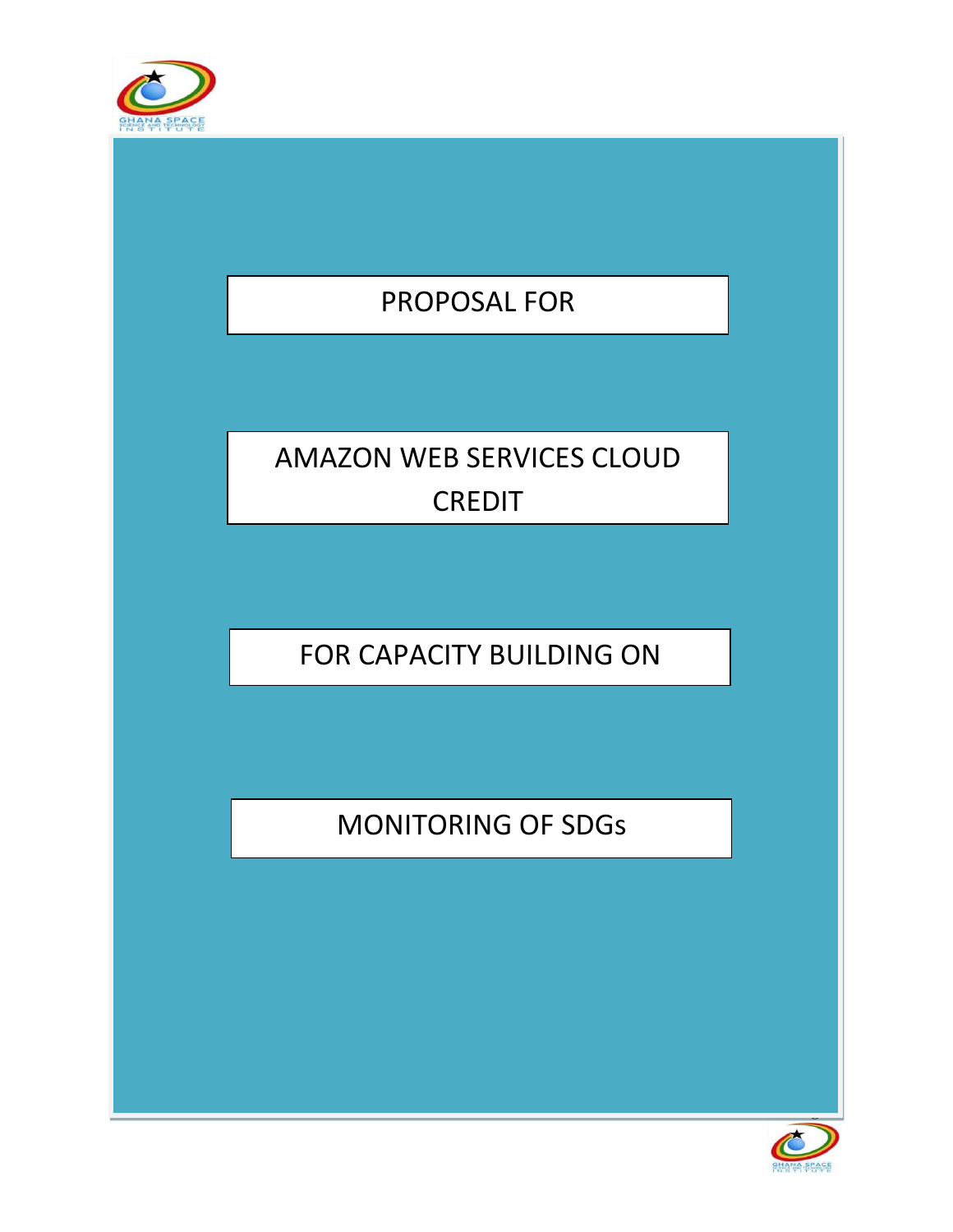

### **Executive summary**

Spatial data is critical in the monitoring of the United Nations Sustainable Development Goals (SDGs). In order for effective monitoring of SDGs targets, a training programme would be organized by the Ghana Space Science and Technology Institute using open source spatial data available on Amazon Web Service Cloud Credit. This data usage would amount to \$1281.69 monthly and the cumulative bill for the three years span of the programme would be \$46140.84. At the end of this programme, participants are expected to effectively monitor various targets in their field of endeavour with the use of Earth observation data.

### **Overview:**

The Ghana Space Science and Technology Institute (GSSTI) as a part of its mandate coordinate all space related activities in the country. The Remote Sensing and Climate Centre (RSCC), which is one of the three Centers under the GSSTI has the responsibility of coordinating all remote sensing activities in the country. The Centre engages in research, teaching/training, provision of services in the areas of remote sensing, GIS, climate and other related areas towards the monitoring and achievement of the sustainable development goals.

The team at the RSCC seeks for grant and partnership to organize workshops for a larger group of professionals from all governmental agencies, institutions, and civil society to enable them build their capacity in monitoring the targets for United Nations Sustainable Development Goals (SGDs). These funds from your outfit will be of immense importance to make our vision a reality.

The workshop will be held after the grant has been approved. As part of the workshop, there will be lectures and exercises on the various tools and Earth Observation (EO) data from open source such as Sentinel and Landsat available on the Amazon Web Services. The participants will have the experience of using tools and services that will help them leverage on big Earth observation data and AWS cloud computing environment in an interactive lecture and training series delivered by experts at the RSCC.

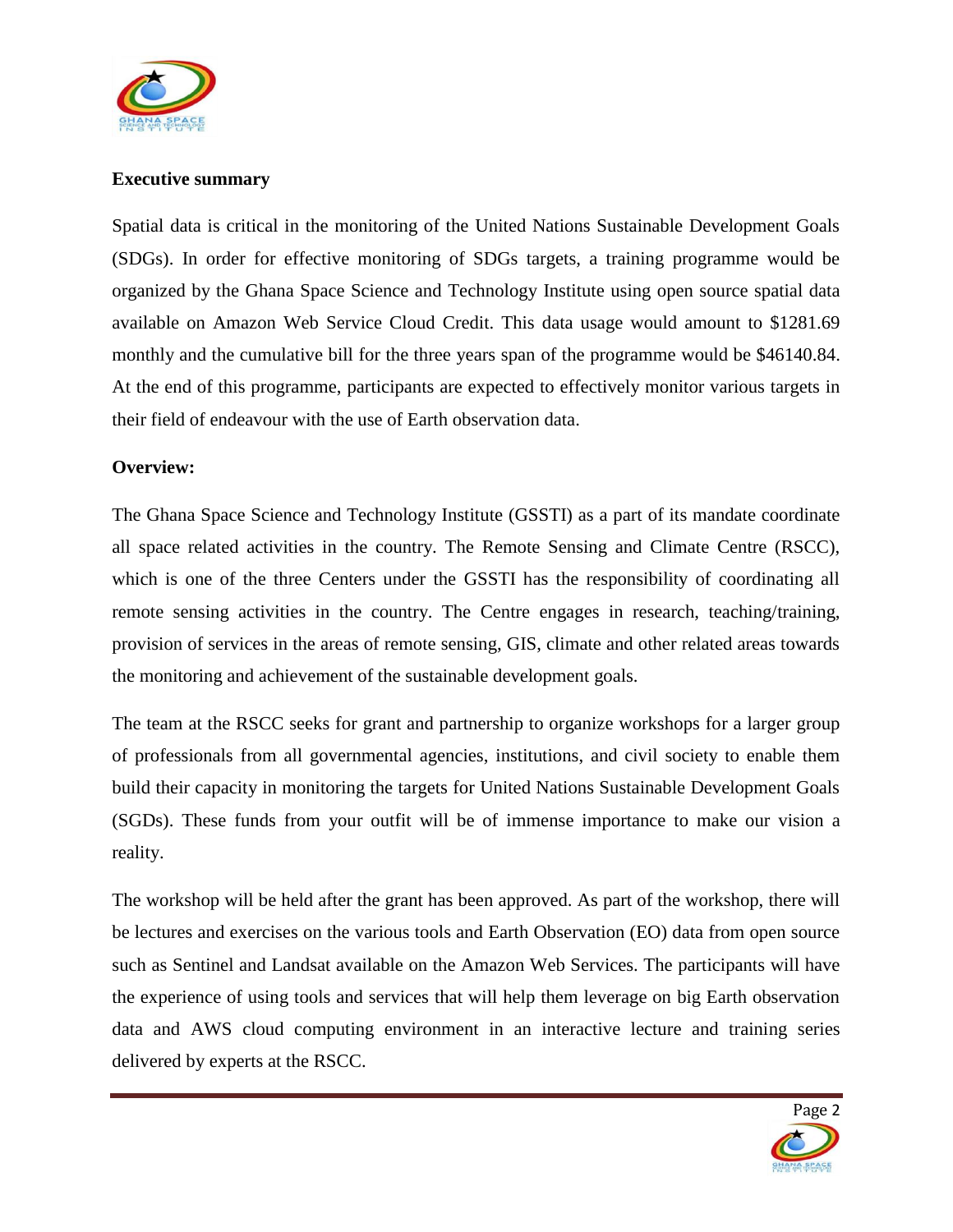

The establishment of targets for learning will precede every lecture series. Before each session, participants will be given the opportunity to indicate their goals (aspiration) for participation to ensure that their expectations are met. An evaluation of the selected organizations needs in the area of Remote Sensing, GIS and Cloud computing will be carried out in order to inform the drawing of the training contents. This makes assessment a critical component of the training to ensure that our interventions work before, during, and after the programme.

#### **Title:**

Training on Remote sensing and GIS for monitoring Sustainable Development Goals (SDGs)

#### **Key topic it addresses**

Creating awareness on the importance of Earth Observation (EO) data such as Landsat and Sentinel imagery on AWS as an enhanced tool for monitoring and assessing the Sustainable Development Goals (SDGs).

### **Overall focus**

The programme intends to train key organizations in the government sector to use Amazon Web Services to build Earth Observation applications in monitoring and evaluating the country's development in the area of agriculture and water resources management towards the achievement of the United Nations Sustainable Development Goals (SDGs). The training programme would highlight the benefits of using the EO application tools on AWS and other useful sources in the respective fields of the participants with the aim of enhancing their skills in monitoring SDG targets with the emphasis on Goals 2 and 6 which corresponds to Agriculture and Water in relation to their respective targets and indicators.

### **Targets and Indicators of focus**

6.6.1, Change in extent of freshwater-related ecosystems

(including water extend and mangroves mapping)

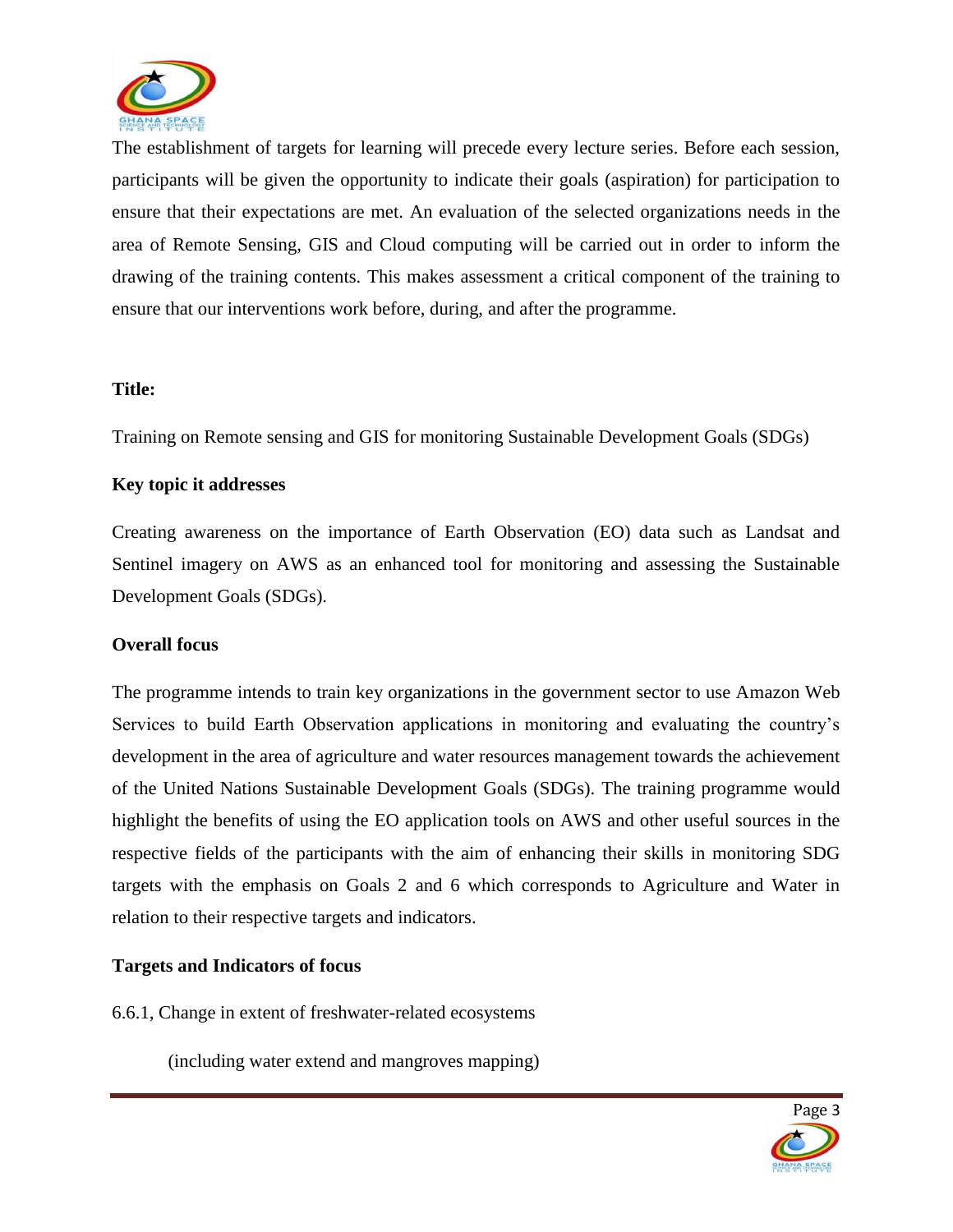

2.4.1 Agricultural Sustainability (Soil moisture and evapotranspiration)

# **Key datasets**

**Water resources:** Landsat, Sentinel 2, GPM, Terra, Aqua, SMAP, GRACE

**Agriculture:** SMAP, Landsat (OLI sensor), Terra & Aqua (MODIS sensor), Sentinel 2 & 3

# **Methodology**

**T**he methodologies employed in the training program were specifically developed for monitoring SDGs targets and indicators as indicated which focuses on Agriculture and Water.

# *Methodology for agriculture ( Goal 2)*

The methodology adopted for monitoring Agriculture would be indicators 2.3.1 and 2.4.1 which seeks to monitor Volume of production per labour unit by classes of farming/pastoral/forestry enterprise size and proportion of agricultural area under sustainable productive farming respectively.

### *Methodology for water (Goal 6)*

The methodology adopted for monitoring water would be indicator 6.6.1. which seeks to monitor the changes in the water ecosystem over time in the following areas:

- ❖ Spatial extent of water-related ecosystems and inland open waters
- ❖ Quantity of water in ecosystems
- ❖ Quality of water in ecosystems

This methodology has been accepted by the United Nations Environment

### **Goals and structure of the Programme**

- 1. Introduction of Amazon Web Service cloud credit.
- 2. EO application must address a need in the respective fields of the participant.

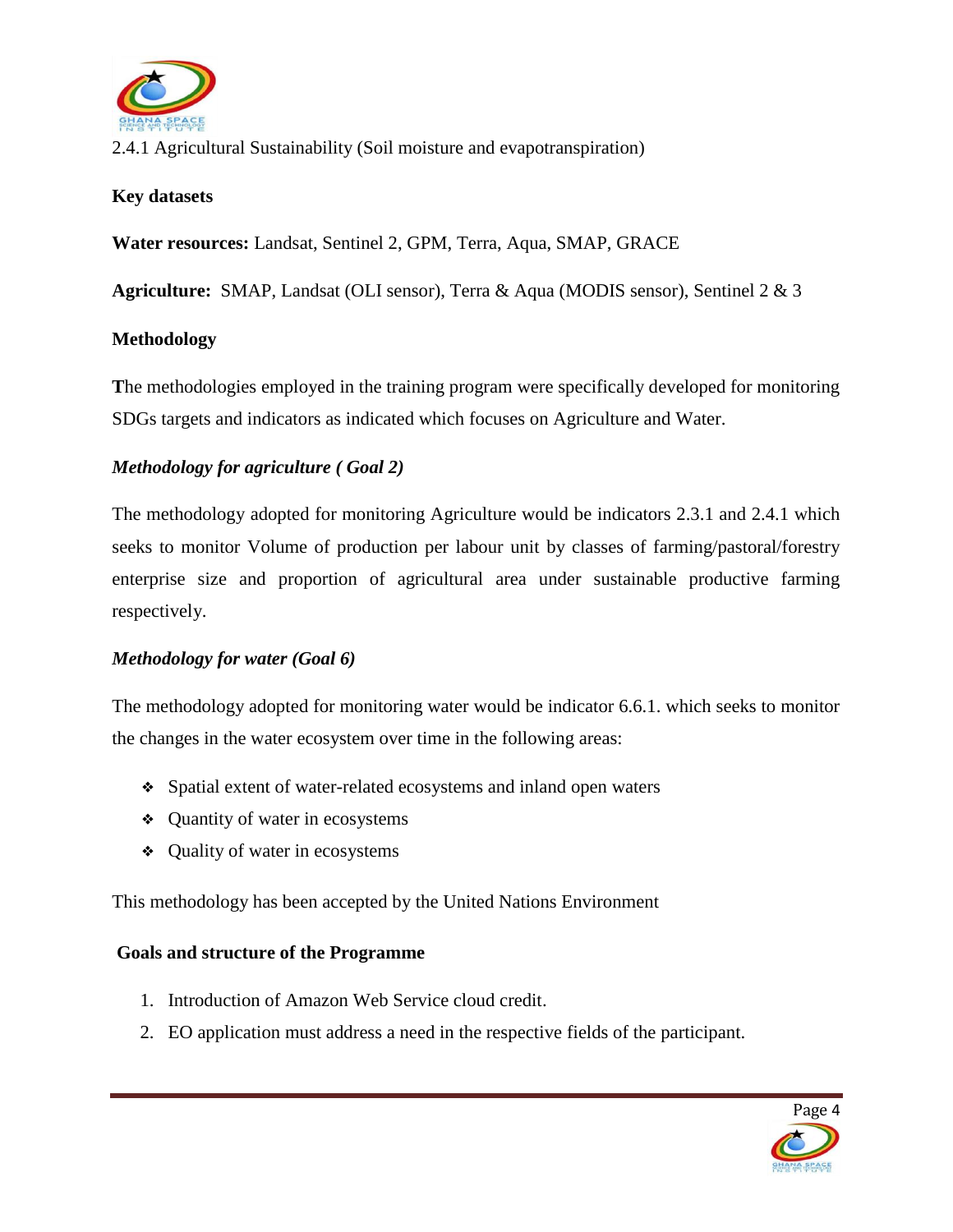

3. Participant must be able to process and analyze big Earth Observation data on AWS for sustainable development.

#### **The benefits of the work to AWS**

- 1. Awareness will be created among professionals about the data availability on AWS.
- 2. The demand for EO data on AWS will increase as more institutions and agencies will find it useful
- 3. AWS would increase its market share with an increase in demand for EO data.
- 4. Spreading the skill-set of using the EO data in monitoring and assessing the targets for Sustainable Development Goals (SDGs).

### **Work packages**



#### **The intended scientific outcomes**

The country would become aware of the need to use big Earth Observation (EO) data to accurately report on the selected Sustainable Development Goals (SDGs) and also for decision makers to have timely and accurate information to base policy on. These models would estimate

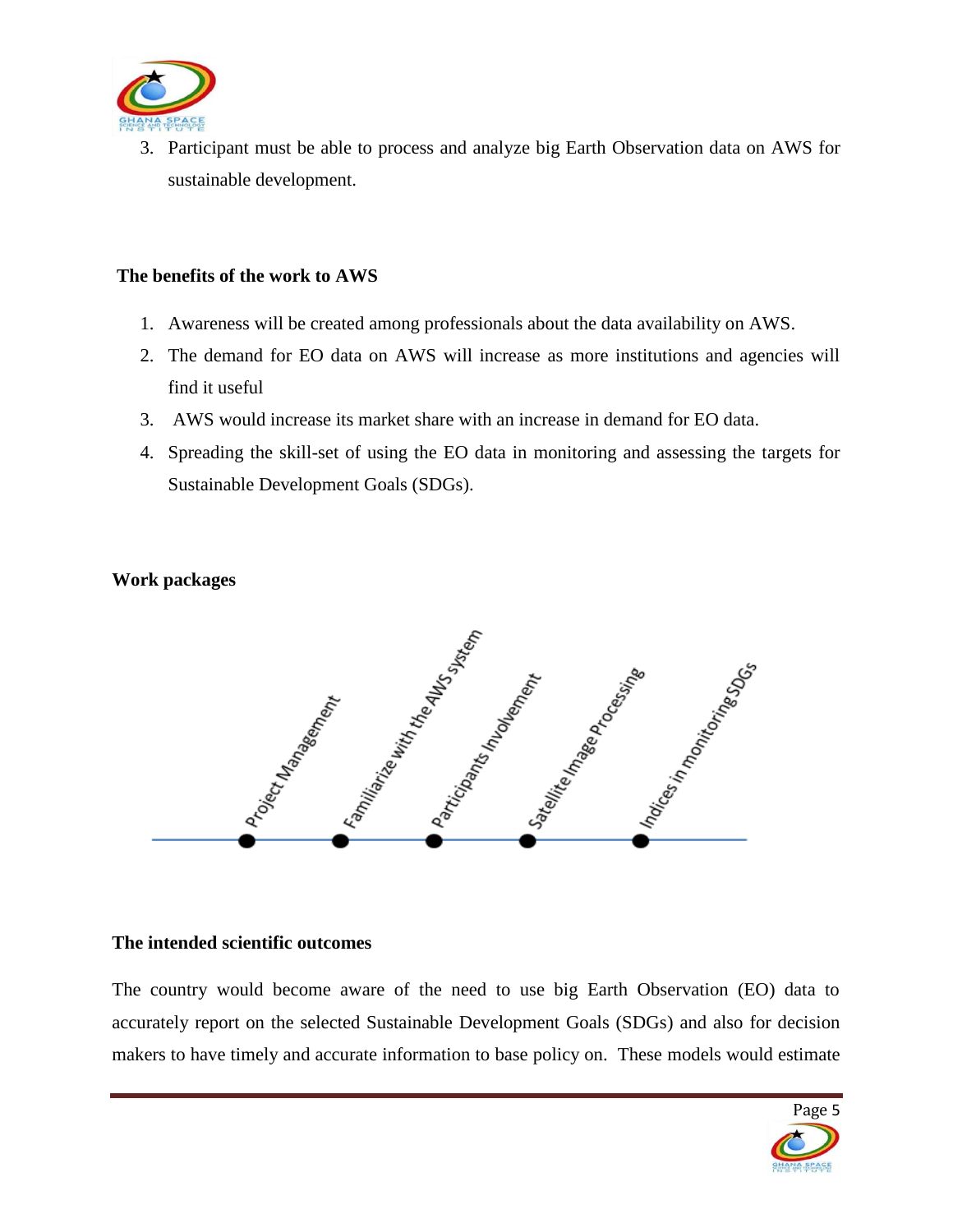

land cover under agricultural activities, those prone to deforestation and land degradation and the forest cover estimates over time and identify the driving factors.

# **Deliverables**

These activities will be conducted within six months of each year. These includes all preparatory activities towards the training programme. The activities covers thematic areas which have been factored into the deliverable. They are:

- $\triangleright$  Evaluation of participant's anticipation for the training
- $\triangleright$  Training workshops
- $\triangleright$  Evaluation of the training
- $\triangleright$  Pilot use case (Validating EO data with ground base)
- $\triangleright$  Final report

# **Training outline**

| No. | <b>TASK</b>                                        | <b>TIMELINE</b>    |
|-----|----------------------------------------------------|--------------------|
|     | Evaluation of participant's anticipation for the   | Year 1             |
|     | training.                                          | (First Six Months) |
|     | Introduction to Earth Observation Data, Amazon     |                    |
|     | Web Service cloud credit Programme.                |                    |
|     | • Introduction of AWS tools and applications       |                    |
|     | ArcGIS on AWS introduction                         |                    |
|     | Lectures on different Remote Sensing<br>data       |                    |
|     | (Landsat and Sentinel)                             |                    |
|     | Image Management<br>(Atmospheric<br>Satellite<br>❖ |                    |
|     | correction with free EO data such as Landsat)      |                    |

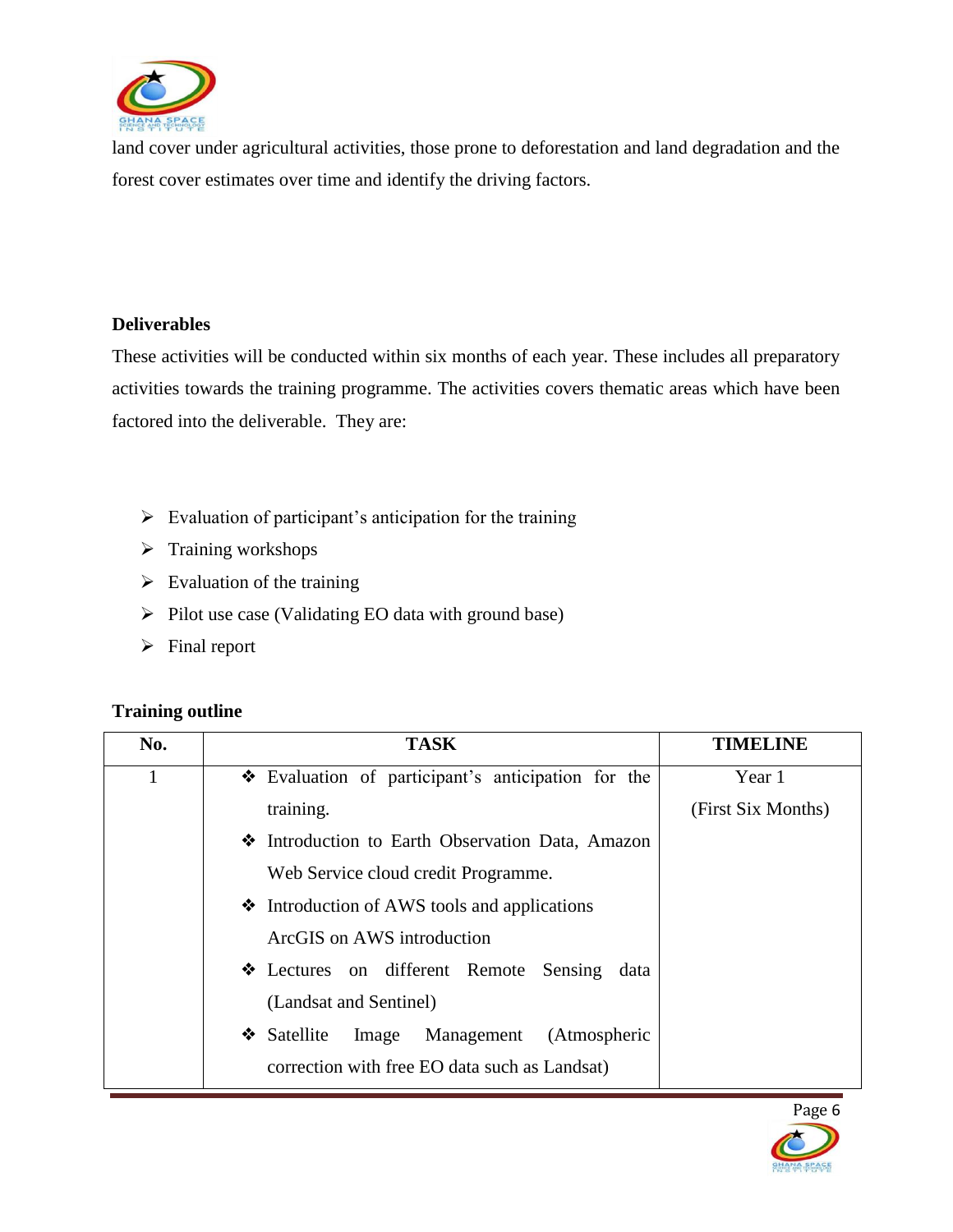

|                | * Assessment of participants feedback                      |                     |
|----------------|------------------------------------------------------------|---------------------|
|                | Impact assessment report on the introductory<br>❖          |                     |
|                | training.                                                  |                     |
|                |                                                            |                     |
| $\overline{2}$ | * Identification of participants for SDG targets           | Year 1              |
|                | monitoring in Agriculture and evaluation of their          | (Second Six Months) |
|                | anticipation for the training.                             |                     |
|                | Lectures<br>Earth<br>Observation<br>on<br>(EO)<br>for<br>❖ |                     |
|                | Agriculture                                                |                     |
|                | Image Analysis for land Use and Land Cover                 |                     |
|                | (LULC)                                                     |                     |
|                | Satellite Image Management (indices for farmland           |                     |
|                | such as NDVI, EVI)                                         |                     |
|                | Soil moisture and Evapotranspiration mapping for           |                     |
|                | Agricultural productivity<br>sustainable<br>using          |                     |
|                | imagery like SMAP, Landsat (OLI sensor), Terra             |                     |
|                | & Aqua (MODIS sensor) and Sentinel 2 and 3.                |                     |
|                | Satellite image processing in aiding Crop                  |                     |
|                | monitoring                                                 |                     |
|                | ❖ Assessment of participants feedback                      |                     |
|                | Impact assessment report on the SDG target<br>❖            |                     |
|                | monitoring for Agriculture                                 |                     |
|                |                                                            |                     |
| 3.             | Hentification of participants for SDG targets              | Year 2              |
|                | monitoring in water sector and evaluation of their         | (First Six Months)  |
|                | anticipation for the training.                             |                     |
|                | Lectures on Earth Observation (EO) for Water<br>❖          |                     |
|                | <b>Resources Management</b>                                |                     |
|                | Satellite Image Management (indices for water              |                     |

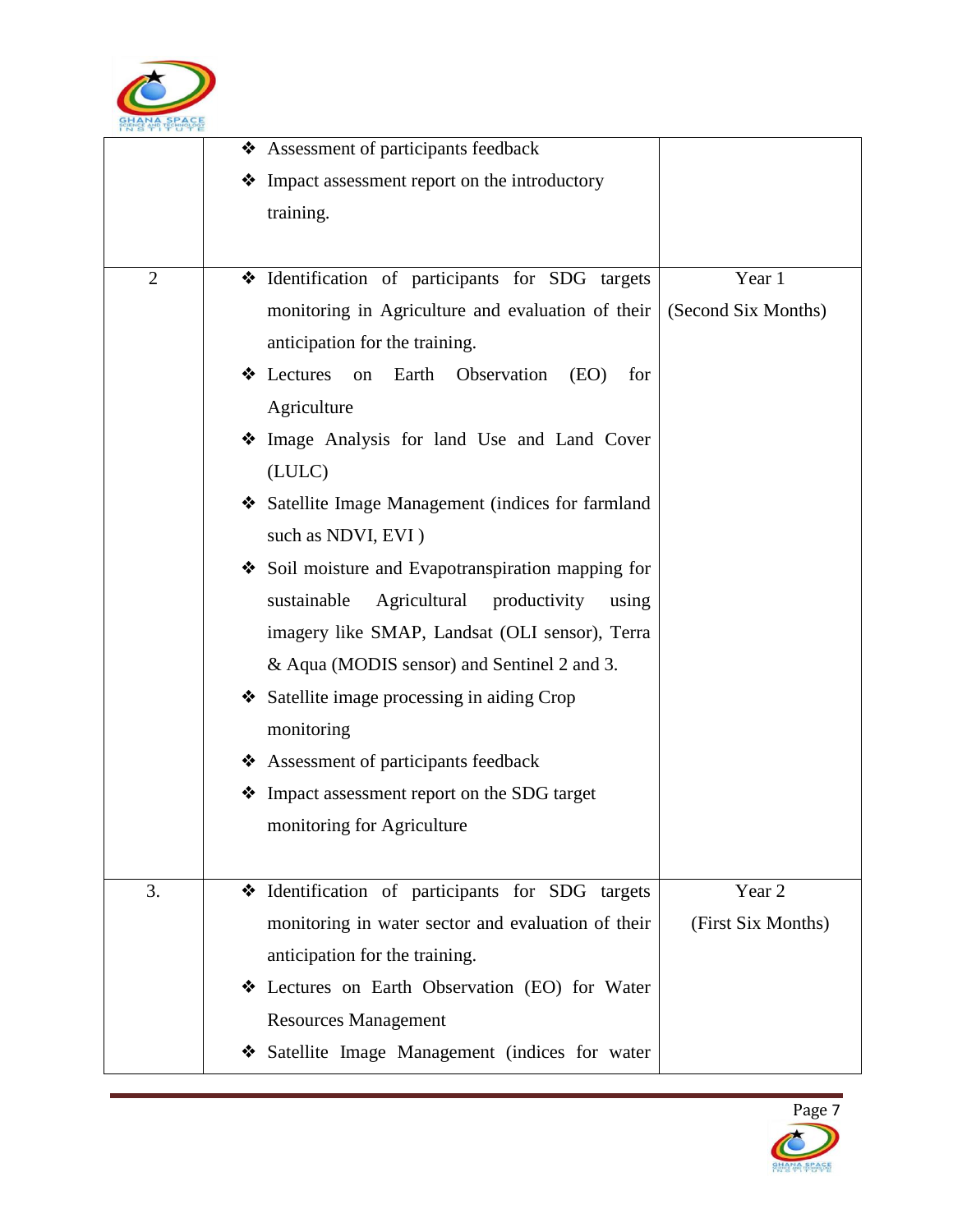

| such as NDWI, MNDWI, WRI)                         |  |
|---------------------------------------------------|--|
| • Changes in the extent of freshwater and its     |  |
| relations with ecosystems (including water extend |  |
| and mangroves mapping) using satellite imagery    |  |
| like Landsat, Sentinel 2, GPM, Terra, Aqua,       |  |
| SMAP, GRACE                                       |  |
| ❖ Water Use Efficiency in an irrigated area       |  |
| ❖ Assessment of participants feedback             |  |
| • Impact assessment report on the selected SDG    |  |
| targets monitoring for Agriculture.               |  |
|                                                   |  |
|                                                   |  |

# **Target Audience**

The program is intended for water resource managers, relevant staff of the Ghana statistical service and the ministry of food and agriculture (MOFA), research scientists, environmentalist, hydrologist, and other professionals who use spatial data in their line of work and individuals who wish to gain comprehensive insight into the application of spatial data in monitoring the SDGs in the area of Agriculture and Water resource management. It will also be beneficial to those who would like to know certain procedures they are not familiar with.

#### **Management structure**

The project will be managed by the Principal lead and the Co-Lead. Both the PI and Co-PI will be assisted by two research assistance. The project lead will provide guidance and see to the successful implementation of the project. The Co-PI will assist the PI in the implementation of the project and be the main facilitator of the training components of the project. The research

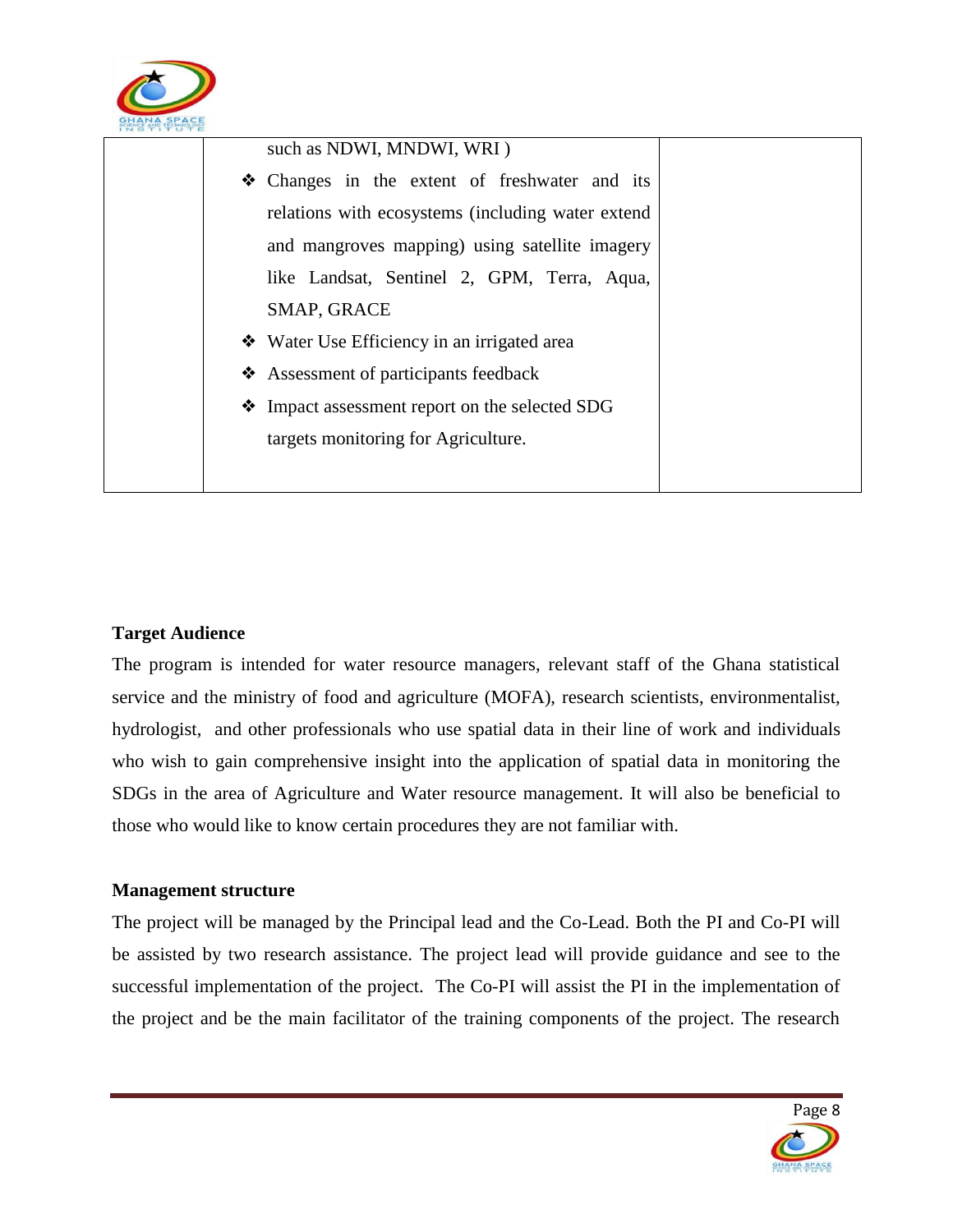

assistant will assist the Co-PI during the training sections, arranging logistics and reporting for the training programmes.

#### **Team credential**

The Remote Sensing and Climate Center (RSCC) have reputable Scientists with experience in remote sensing and its application. Their vast experience in this field covers but not limited to satellite image processing and management, data collection and formatting, manipulation, analysis, visual display, etc. The project team have the ability to make applications to relevant sectors towards the achievement of sustainable development goals (SDG's).

*Kofi Asare* (PI) has operational and research experience in the field of climate and remote sensing and its application towards sustainable development. Kofi has a postgraduate degree in Geography. Kofi previously worked with the Ghana Meteorological Agency for seven years and then joined the Remote Sensing and Climate Center under the Ghana Space Science and Technology Institute as a Research Scientist. As the Manager of the Remote Sensing and Climate Center (RSCC), he is responsible for directing the administrative, scientific, technical and commercial function of the RSCC. Kofi's main research interest includes climate adaptation, climate modelling, analyzing and transforming climate and earth observation data into useful information for decision making. He has keen interest in making EO and climate data accessible to users. He uses both gauge and remote sensing data in his research.

*Kenneth Aidoo* (Co-PI) is a Research Scientist at Ghana Space Science and Technology Institute under Ghana Atomic Energy Commission. He studied Geomatic Engineering as a Bachelor degree and proceeded to do Masters in Photogrammetry and Geoinformatics and also Environmental Protection and Agricultural Food Production. He has considerable experience in survey and mapping, as he is able to process aerial imagery to orthophotos for entire project. He

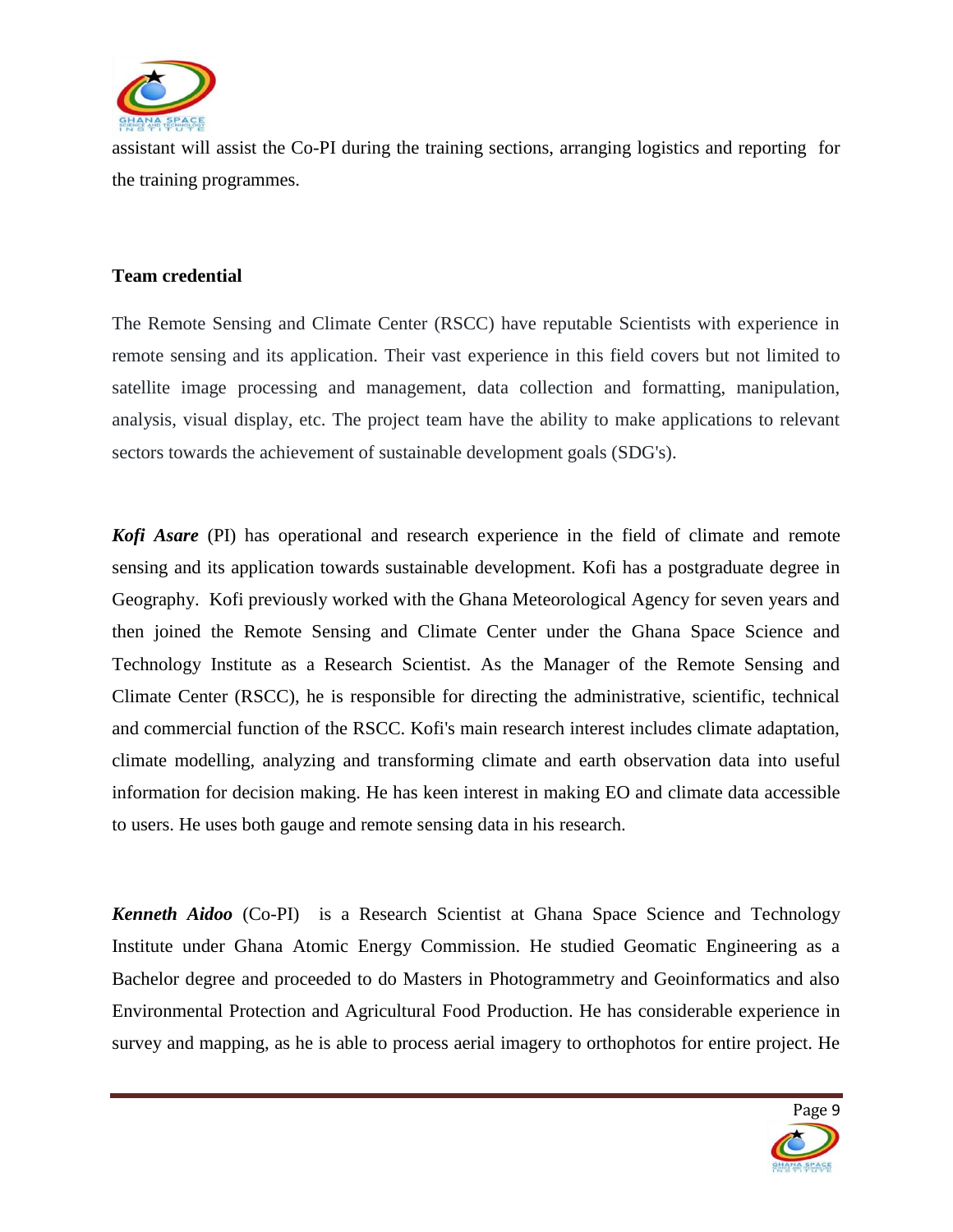

also has expertise in processing hyperspectral images, radar satellite images and landsat for various applications. He would be coordinating for the program.

**Patrick Nii Lante Lamptey** (Research Assistant) is currently an Assistant Research Scientist with the Remote Sensing and Climate Centre of G.S.S.TI. Patrick had his undergraduate studies in Physics at the University of Cape Coast, Ghana. He holds a master's degree in Remote Sensing and G.I.S. from the Aberystwyth University in the U.K. During his masters he validated SMOS satellite soil moisture estimates over certain ecological zones over Europe using in-situ datasets. Patrick's research interests include the use of satellite estimate of soil moisture data for weather and climate forecasting and geo-spatial analysis of meteorological data which includes data interpolation, gridding etc. Patrick has experience in the merging of in-situ data and satellite products for the production of improved gridded satellite products as rainfall and temperature.

*Comfort Gyasiwaa Botchway* (Research Assistant) is currently an Assistant Research Scientist with the Remote Sensing and Climate Centre of G.S.S.TI. Comfort holds a postgraduate degree in the field of Environment. She has considerable experience in using remote sensing data for environmental monitoring.

### **Workshop Budget**

The estimated budget for the use of Amazon Web Services is \$1281.69 monthly and it accumulates to \$ 46140.84 for the three years span the program will be running.

#### **Conclusion**

At the end of this program, participants would be able to handle free spatial data, analyzed and interpreted on Amazon Web Service to solve numerous challenges in their fields. This would